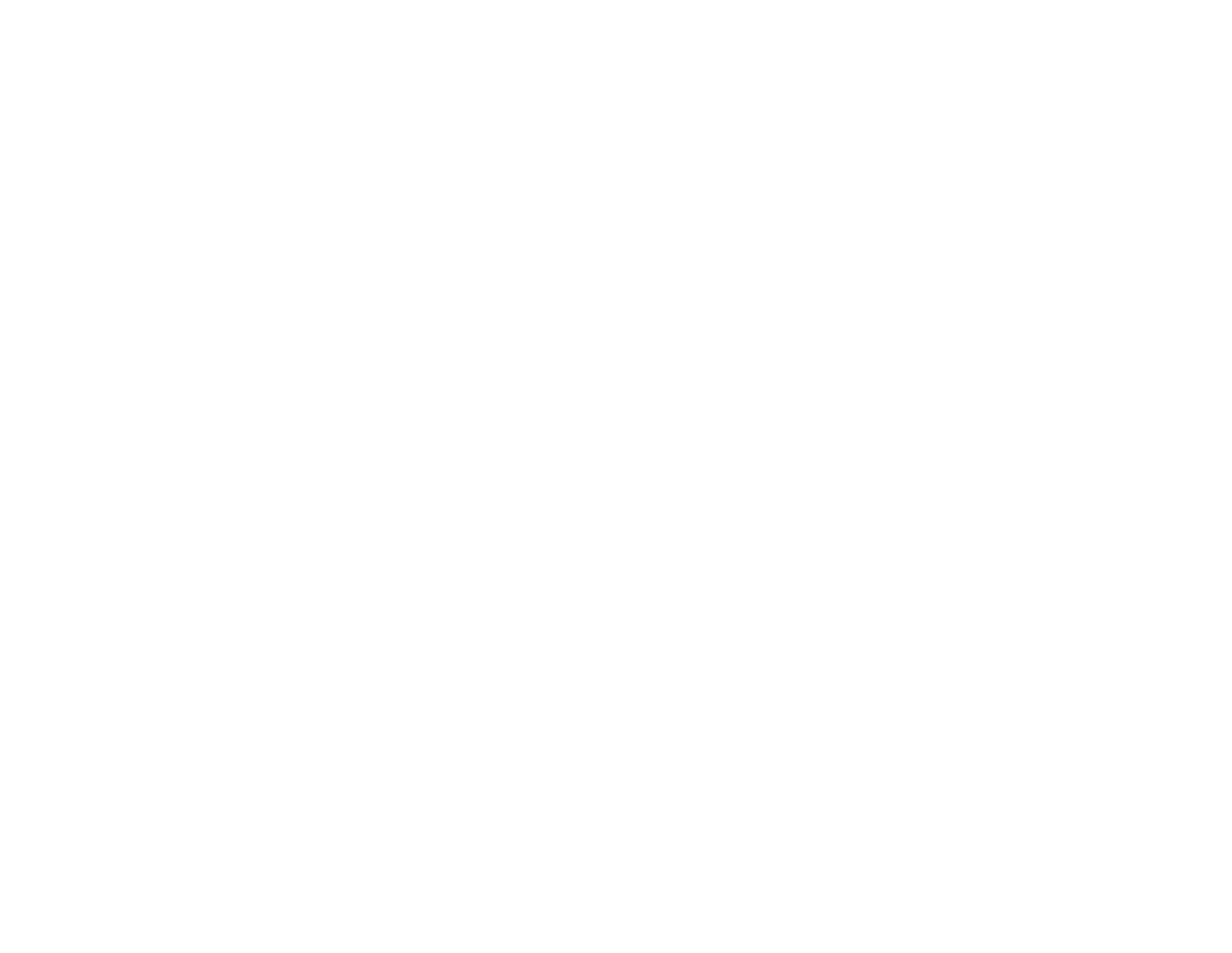## PRODUCT LIST

| <b>Caffeine &amp; Sodium Benzoate Injection, USP</b>                  | 04 |
|-----------------------------------------------------------------------|----|
| Indigo Carmine Injection (Indigotindisulfonate Sodium Injection, USP) | 04 |
| Papaverine Hydrochloride Injection, USP                               | 04 |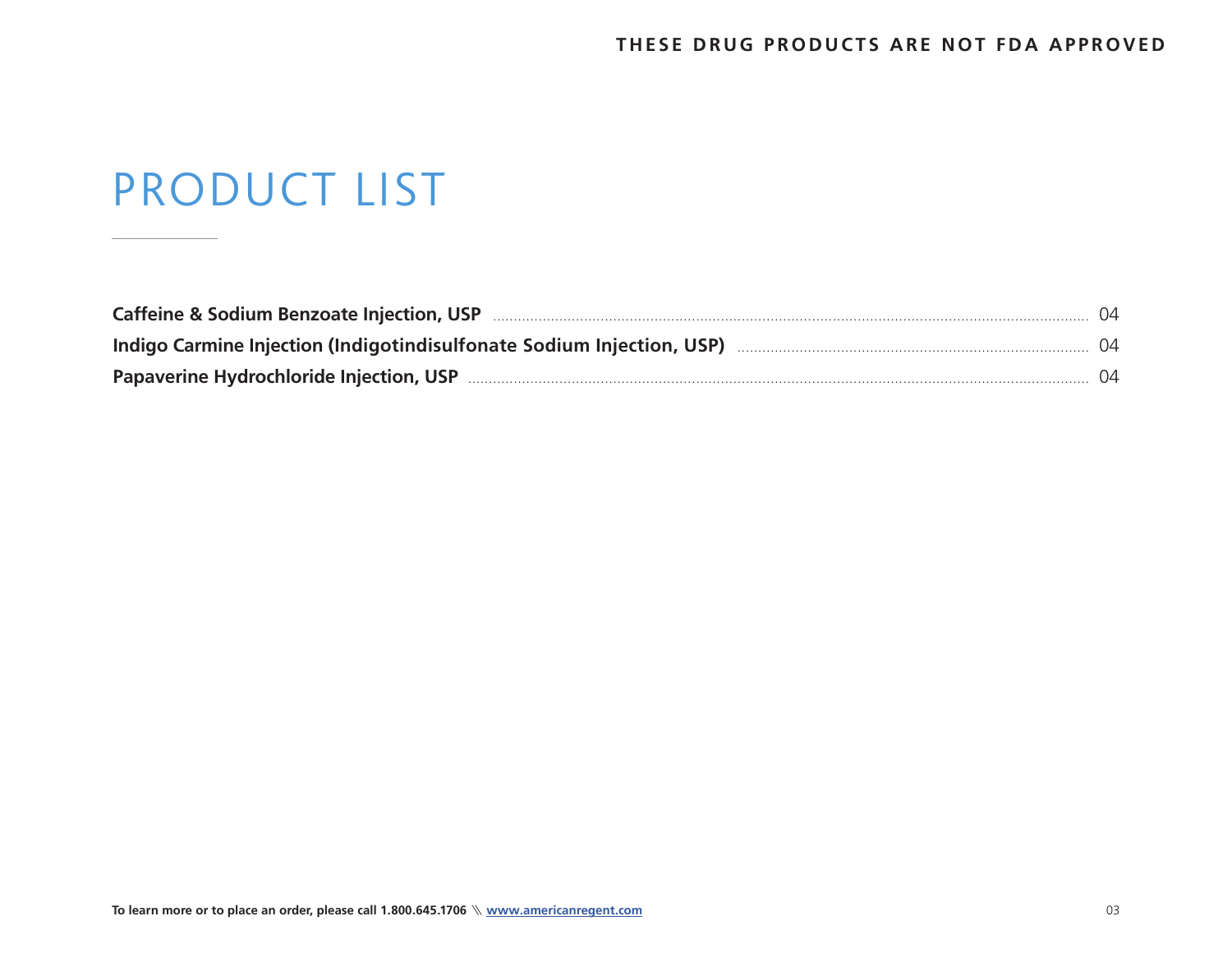#### **Caffeine & Sodium Benzoate Injection, USP**

| <b>Pack NDC#</b> | <b>Strength</b>                   | <b>Size</b>           | <b>Shelf pack</b> |
|------------------|-----------------------------------|-----------------------|-------------------|
| 0517-2502-10     | 250 mg/mL<br>(125 mg/mL Caffeine) | 2 mL single-dose vial | 10                |

Preservative free. Vial closure is not made with natural rubber latex.





#### **Indigo Carmine Injection (Indigotindisulfonate Sodium Injection, USP)**

| <b>Pack NDC#</b>   | <b>Strength</b> | <b>Size</b> | <b>Shelf pack</b> |
|--------------------|-----------------|-------------|-------------------|
| 0517-0375-05       | 0.8% Solution   | 5 mL ampule | 5                 |
| Preservative free. |                 |             |                   |





#### **Papaverine Hydrochloride Injection, USP**

| <b>Pack NDC#</b> | <b>Strength</b> | <b>Size</b>           | <b>Shelf pack</b> |
|------------------|-----------------|-----------------------|-------------------|
| 0517-4002-25     | 30 mg/mL        | 2 mL single-dose vial | 25                |





Preservative free. Vial closure is not made with natural rubber latex.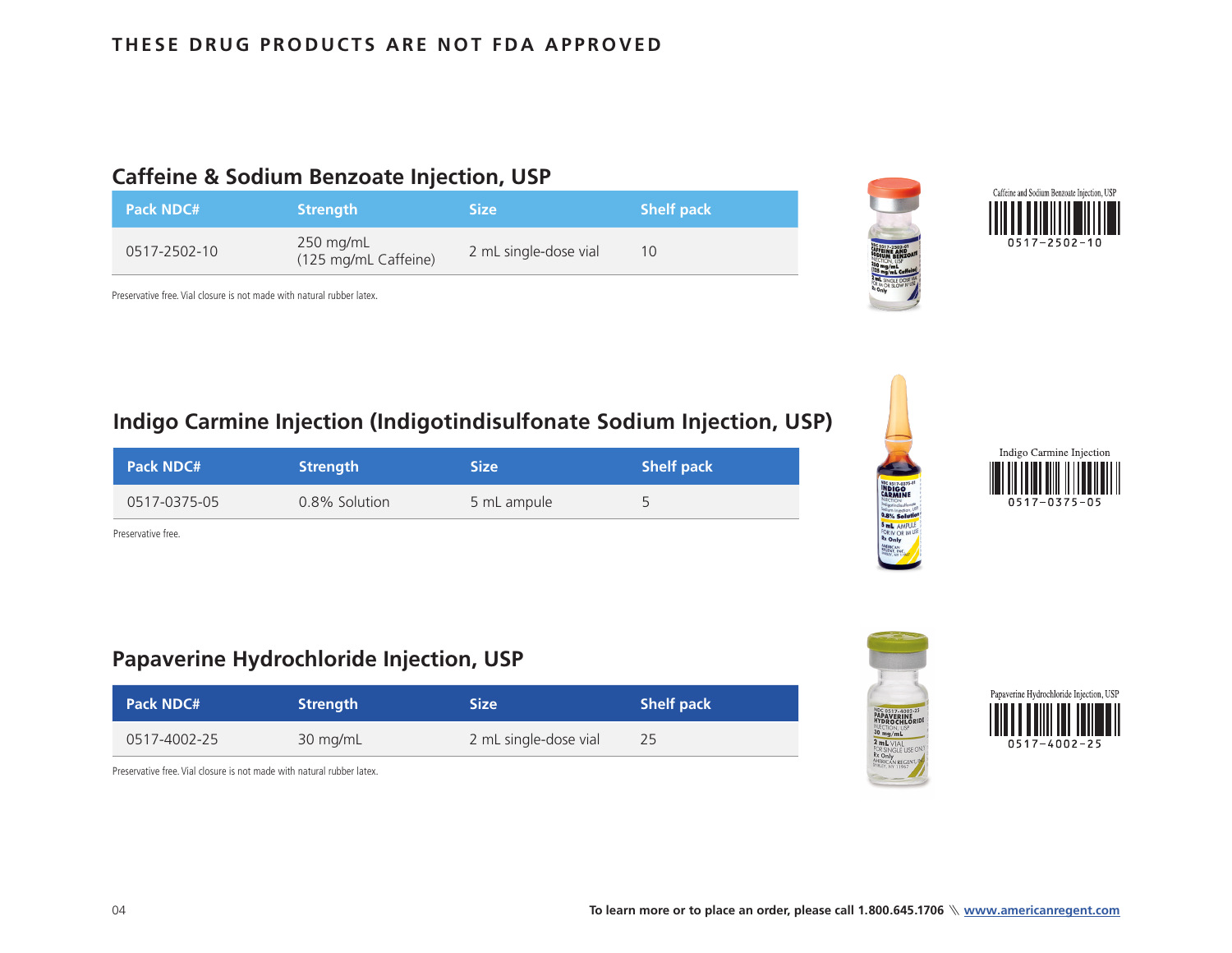## WHOLESALER ITEM NUMBERS

| <b>Pack NDC#</b> | <b>Product description</b>                                                                                   | <b>Shelf pack</b> | <b>ABC/SAP</b> | <b>Cardinal</b> | <b>McKesson</b> | <b>Morris &amp;</b><br><b>Dickson</b> |
|------------------|--------------------------------------------------------------------------------------------------------------|-------------------|----------------|-----------------|-----------------|---------------------------------------|
| 0517-2502-10     | Caffeine & Sodium Benzoate<br>Injection, USP<br>250 mg/mL (125 mg/mL<br>Caffeine);<br>2 mL single-dose vial  | 10                | 10037453       | 1260371         | 2756732         | 080119                                |
| 0517-0375-05     | Indigo Carmine Injection<br>(Indigotindisulfonate Sodium<br>Injection, USP);<br>0.8% Solution<br>5 mL ampule | 5                 | 10178911       | 5367552         | 3671385         | 981613                                |
| 0517-4002-25     | Papaverine Hydrochloride<br>Injection, USP;<br>30 mg/mL;<br>2 mL single-dose vial                            | 25                | 10055219       | 3518289         | 2210334         | 508259                                |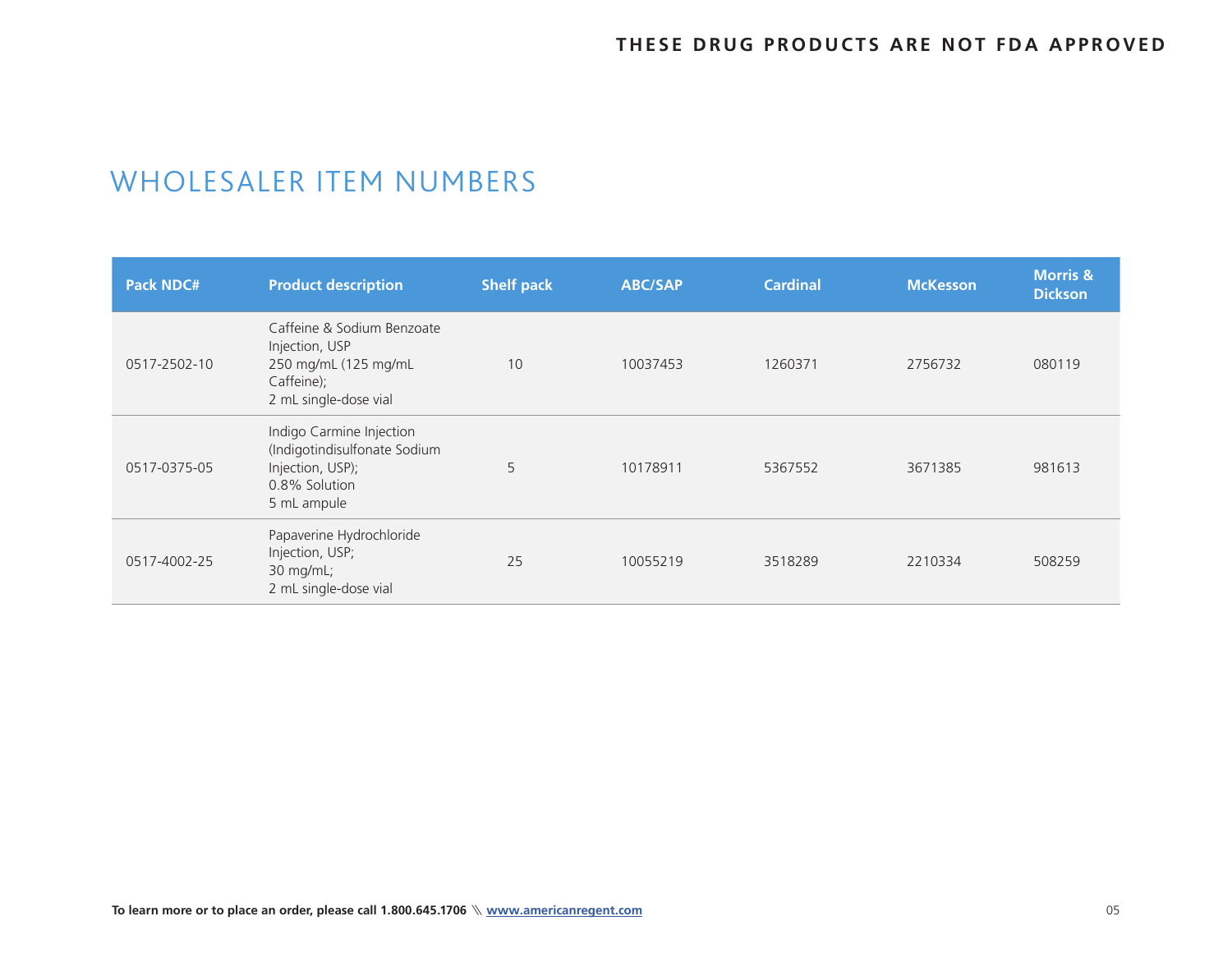# CONTACT US

Please refer to the contact information below for any assistance you may need.

- **You are encouraged to report adverse drug events (ADEs) to American Regent, Inc.:**
	- **T** 1.800.734.9236
	- **E [pv@americanregent.com](mailto:pv%40americanregent.com?subject=)**
	- **F** 1.610.650.0170
- **ADEs may also be reported to the FDA:**
	- **T** 1.800.FDA.1088
	- **W [www.fda.gov/MedWatch](http://www.fda.gov/MedWatch)**
- **Drug Information:**
	- **T** 1.888.354.4855 (9:00 am 5:00 pm Eastern Time, Monday Friday)
	- **E [ma@americanregent.com](mailto:ma%40americanregent.com?subject=)**
	- **W [www.americanregent.com/medical-affairs](https://www.americanregent.com/medical-affairs)**

**For medical inquiries outside of business hours that cannot wait until the next business day, please call:**

- **T** 1.877.845.6371
- **For Full Prescribing Information and SDS, please visit: [www.americanregent.com](http://www.americanregent.com)**
- **To place an order:**

– **T** 1.800.645.1706 (8:30 am – 6:00 pm, Monday – Thursday and Friday 8:30 am – 5:00 pm Eastern Time)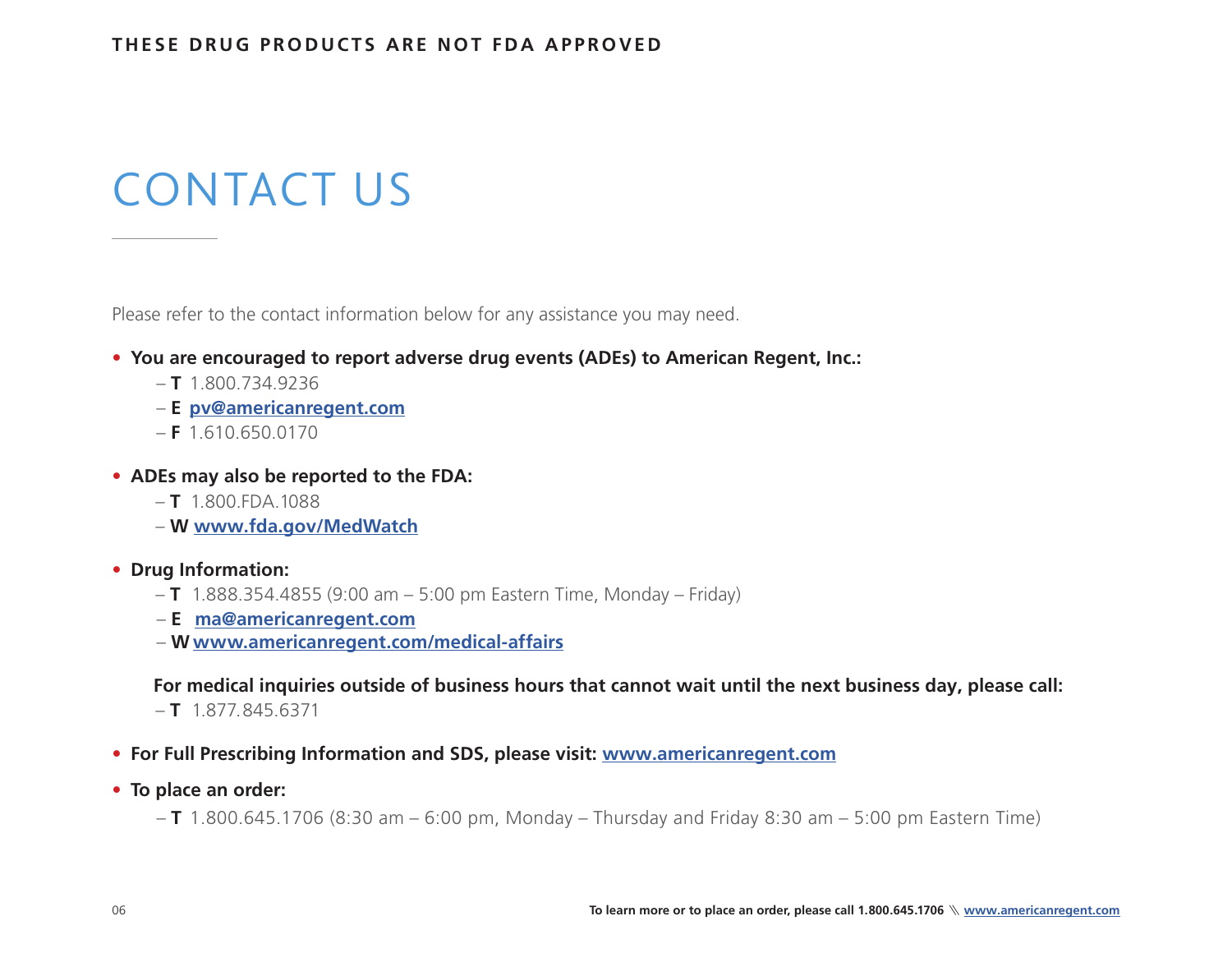